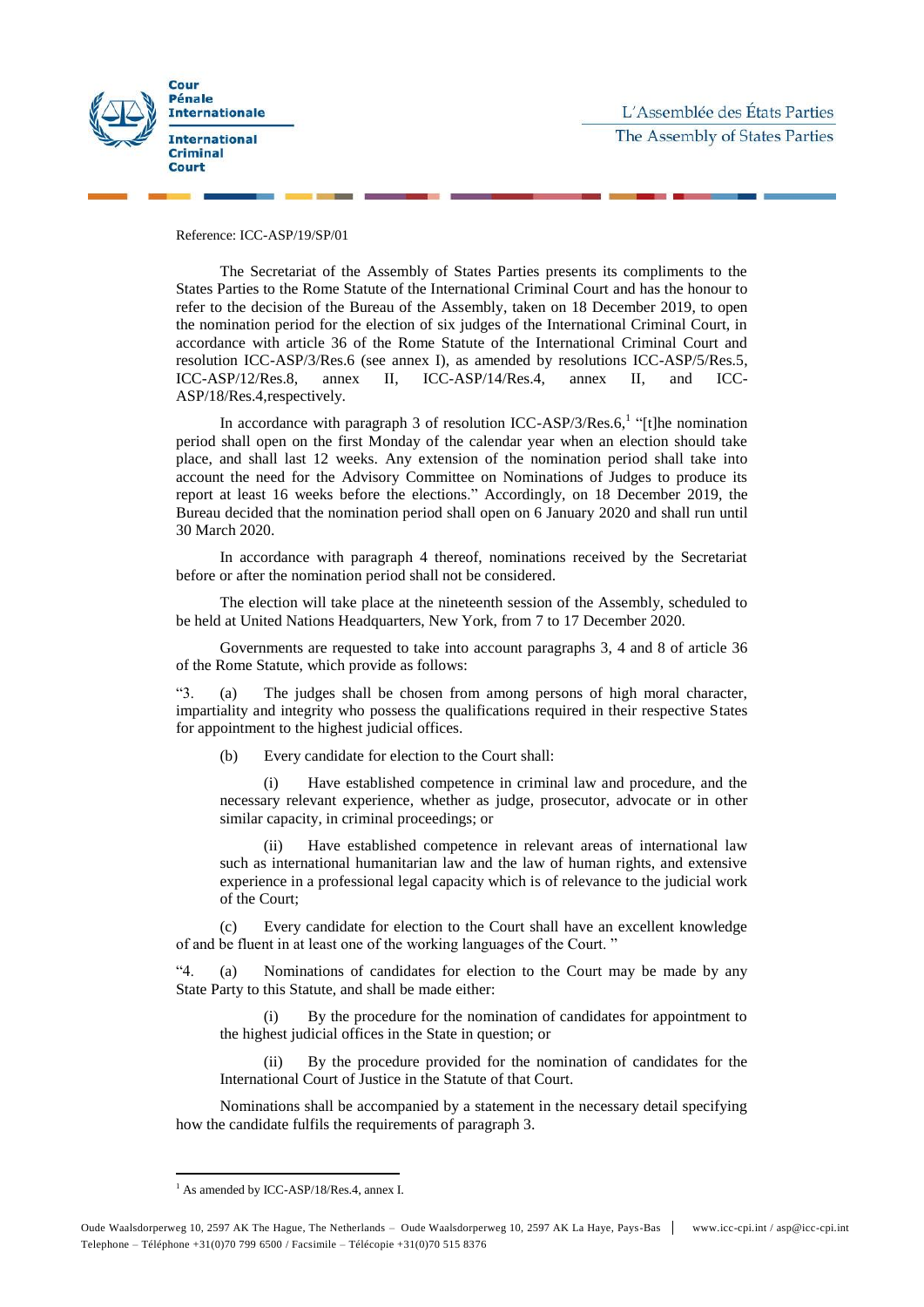(b) Each State Party may put forward one candidate for any given election who need not necessarily be a national of that State Party but shall in any case be a national of a State Party.

(c) The Assembly of States Parties may decide to establish, if appropriate, an Advisory Committee on nominations. In that event, the Committee's composition and mandate shall be established by the Assembly of States Parties. "

"8. (a) The States Parties shall, in the selection of judges, take into account the need, within the membership of the Court, for:

- (i) The representation of the principal legal systems of the world;
- (ii) Equitable geographical representation; and
- (iii) A fair representation of female and male judges.

(b) States Parties shall also take into account the need to include judges with legal expertise on specific issues, including, but not limited to, violence against women or children."

Governments are further requested to take into account paragraph 7 of resolution ICC-ASP/3/Res.6, which provides as follows:

States that have started the process of ratification, acceptance or approval of or accession to the Statute may nominate candidates for the elections of judges of the International Criminal Court. Such nominations shall remain provisional and shall not be included in the list of candidates unless the State concerned has deposited its instrument of ratification, acceptance, approval or accession with the Secretary-General of the United Nations before the end of the nomination period and provided that that State is a party to the Statute in accordance with article 126, paragraph 2, of the Statute on the date of the election."

In addition, in accordance with paragraph 6 of the resolution, each nomination should be accompanied by a statement:

(a) Specifying in the necessary detail how the candidate fulfils each of the requirements in article 36, paragraph 3(a), (b) and (c), of the Statute, in accordance with article 36, paragraph 4(a), of the Statute;

(b) Indicating whether the candidate is being nominated for inclusion in list A or list B for the purposes of article 36, paragraph 5, of the Statute;

(c) Containing information relating to article 36, paragraph 8(a)(i) to (iii), of the Statute;

(d) Indicating whether the candidate has any expertise under article 36, paragraph 8(b), of the Statute;

Indicating under which nationality the candidate is being nominated for the purposes of article 36, paragraph 7, of the Statute, where a candidate is a national of two or more States;

(f) Indicating whether the nomination is made under article 36, paragraph  $4(a)(i)$ or paragraph  $4(a)(ii)$ , and specifying in the necessary detail the elements of that procedure; and

(g) Indicating the commitment of the candidate to be available to take up full-time service when the Court's workload so requires.

As regards paragraph 6 (f) cited above, the Secretariat recalls that the Assembly:

"*Encourage[d]* States Parties to also take into account good practices at the national and international levels when conducting their national procedures for the nomination of candidates to the Court;"<sup>2</sup> and

 $<sup>2</sup>$  ICC-ASP/18/Res.4, para.5.</sup>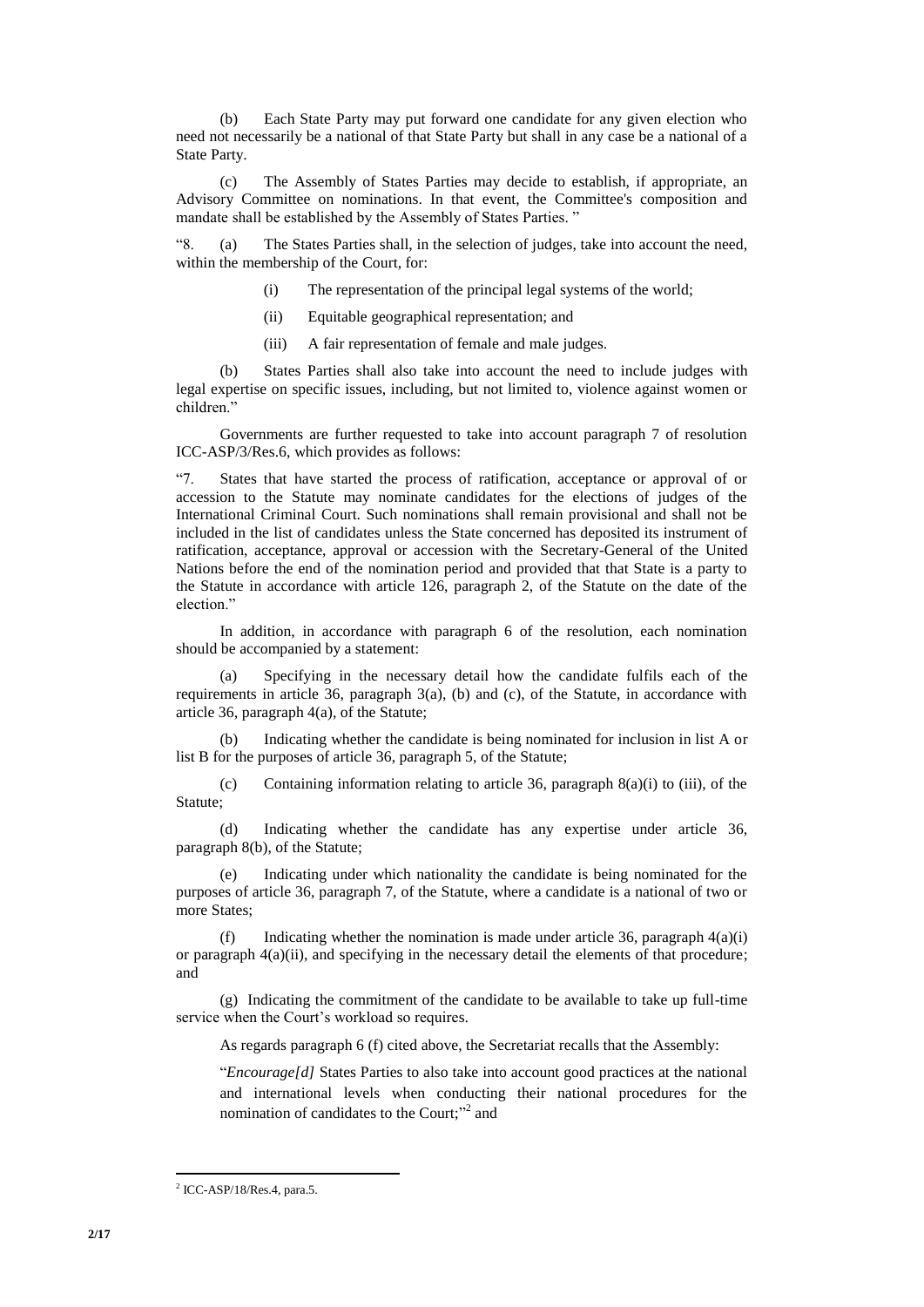"*Encourage[d]* States Parties to submit information and commentary on their own existing or prospective nomination and selection procedures to the Secretariat of the Assembly, *request[ed]* the Secretariat to make those submissions available to the Advisory Committee on Nominations of Judges, and *also request[ed]* the Secretariat to make those submissions publicly available where the submitting State Party has not objected to this;".<sup>3</sup>

The Secretariat accordingly encourages States Parties nominating candidates for election as a judge of the Court to submit to the Secretariat the information and commentary referred to in paragraph 6 of resolution ICC-ASP/18/Res.4.

In accordance with paragraph  $6(g)$  of resolution of ICC-ASP/3/Res. $6,4$  the Secretariat wishes to remind Governments of the importance of elected judges who have made their solemn undertaking being available to take up their full-time service when the Court's workload so requires.

Further, in accordance with paragraph 12 *bis* of resolution ICC-ASP/3/Res.6,<sup>5</sup> "[a]ll nominated candidates shall be available for interviews, including by videoconference or similar means, before the Advisory Committee on Nominations of Judges. Nominating States should endeavor to ensure that candidates make themselves available for interviews before the Advisory Committee on Nominations of Judges."

In accordance with paragraph 2 of resolution ICC-ASP/3/Res.6, the Secretariat of the Assembly of States Parties has included specific information regarding the application of all minimum voting requirements in the elections (see annex II).

Nominations shall be communicated through the diplomatic channel to the Secretariat of the Assembly of States Parties, Room A.00.49, Oude Waalsdorperweg 10, 2597 AK The Hague, The Netherlands (or via fax +31-70-515-8376 or via e-mail to asp@icc-cpi.int). If feasible, the Secretariat would appreciate receiving digital versions, preferably the Word versions, of the nominations, as well as of the accompanying statements and other supporting documentation.

As regards the format for the presentation of nominations and supporting documents, the Secretariat wishes to draw to the attention of States Parties the reports of the Advisory Committee on Nominations of Judges on the work of its second, third and sixth meetings, 6 in which the Committee set out guidelines and additional guidelines for the presentation of nominations, and indicated that the submission of nominations along these lines would assist it in its work. States Parties presenting candidates are therefore encouraged to observe these guidelines. In this regard, the Secretariat draws attention to the model curriculum vitae available on the ASP website: [https://asp.icc](https://asp.icc-cpi.int/iccdocs/asp_docs/Elections/EJ2020/FORM-Judges-CV-ENG.doc)[cpi.int/iccdocs/asp\\_docs/Elections/EJ2020/FORM-Judges-CV-ENG.doc](https://asp.icc-cpi.int/iccdocs/asp_docs/Elections/EJ2020/FORM-Judges-CV-ENG.doc)

In accordance with paragraph 8 of resolution ICC-ASP/3/Res.6, the Secretariat shall place the nominations of candidates for judges, the accompanying statements referred to in article 36 of the Statute and other supporting documentation on the Internet website of the Court (http://www.icc-cpi.int) in any of the official languages of the Court, as soon as possible after receiving them. In addition, in accordance with paragraph 9 of the same resolution, a list of all persons nominated, in English alphabetical order, together with accompanying documents, will be circulated through the diplomatic channel after the nomination period closes.

The Hague, 20 December 2019

<sup>3</sup> Ibid., para. 6.

<sup>&</sup>lt;sup>4</sup> New paragraph 6 (g) of ICC-ASP/3/Res.6, following the adoption of ICC-ASP/18/Res.4, annex I.B.

As amended by ICC-ASP/18/Res.4, annex I.C.

<sup>6</sup> ICC-ASP/12/47, annex III, ICC-ASP/13/22, annex II, appendix III, and ICC-ASP/16/7, annex II, appendix III.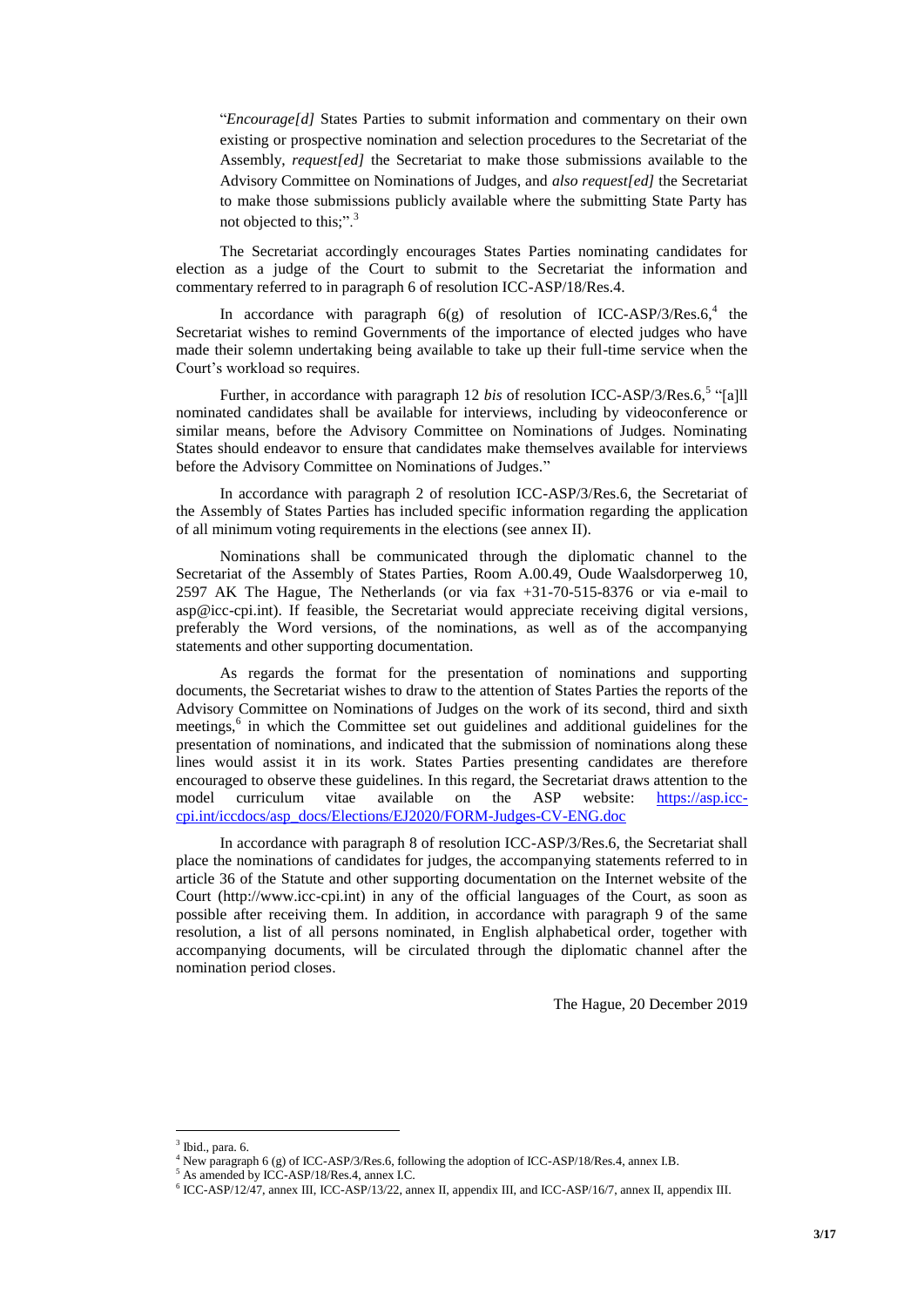## **Procedure for the nomination and election of judges, the Prosecutor and Deputy Prosecutors of the International Criminal Court**<sup>1</sup>

#### *The Assembly of States Parties,*

*Bearing in mind* the provisions of the Rome Statute of the International Criminal Court,

*Mindful* of the Rules of Procedure of the Assembly of States Parties,

*Convinced* of the need to fully implement the provisions of article 36 of the Rome Statute,

*Noting* that in its resolution ICC-ASP/1/Res.3 the Assembly of States Parties agreed that it would review the procedure for the election of judges on the occasion of future elections with a view to making any improvements as may be necessary,

*Approves* the following procedure for the nomination and election of judges of the International Criminal Court, replacing resolution ICC-ASP/1/Res.3 and parts A, B and C of resolution ICC-ASP/1/Res.2:

## **A. Nomination of candidates for judges**

1. The Secretariat of the Assembly of States Parties shall circulate through the diplomatic channel the invitations for nominations of judges of the International Criminal Court.2. The invitations for nominations of judges will include the text of article 36, paragraphs 3, 4 and 8, of the Statute, the present resolution as well as specific information regarding the application of all minimum voting requirements in the elections.

 $3<sup>2</sup>$  The nomination period shall open on the first Monday of the calendar year when an election should take place, and shall last 12 weeks. Any extension of the nomination period shall take into account the need for the Advisory Committee on Nominations of Judges to produce its report at least 16 weeks before the elections.

4. Nominations submitted before or after the nomination period shall not be considered.

5. States Parties to the Statute shall communicate nominations for the election of judges of the International Criminal Court through the diplomatic channel to the Secretariat of the Assembly of States Parties.

6. Every nomination should be accompanied by a statement:

(a) Specifying in the necessary detail how the candidate fulfils each of the requirements in article 36, paragraph 3(a), (b) and (c), of the Statute, in accordance with article 36, paragraph 4(a), of the Statute;

(b) Indicating whether the candidate is being nominated for inclusion in list A or list B for the purposes of article 36, paragraph 5, of the Statute;

(c) Containing information relating to article 36, paragraph  $8(a)(i)$  to (iii), of the Statute;

(d) Indicating whether the candidate has any expertise under article 36, paragraph 8(b), of the Statute;

<sup>1</sup> The preamble and sections A, B and C, as well as the appendixes, replicate the text of resolution ICC-ASP/3/Res.6. Sections D, E, F and G replicate the text of resolution ICC-ASP/1/Res.2. The amendments are reflected via footnotes.

<sup>2</sup> As amended by resolutions ICC-ASP/12/Res.8, annex II, ICC-ASP/14/Res.4, annex II and ICC-ASP/18/Res.4.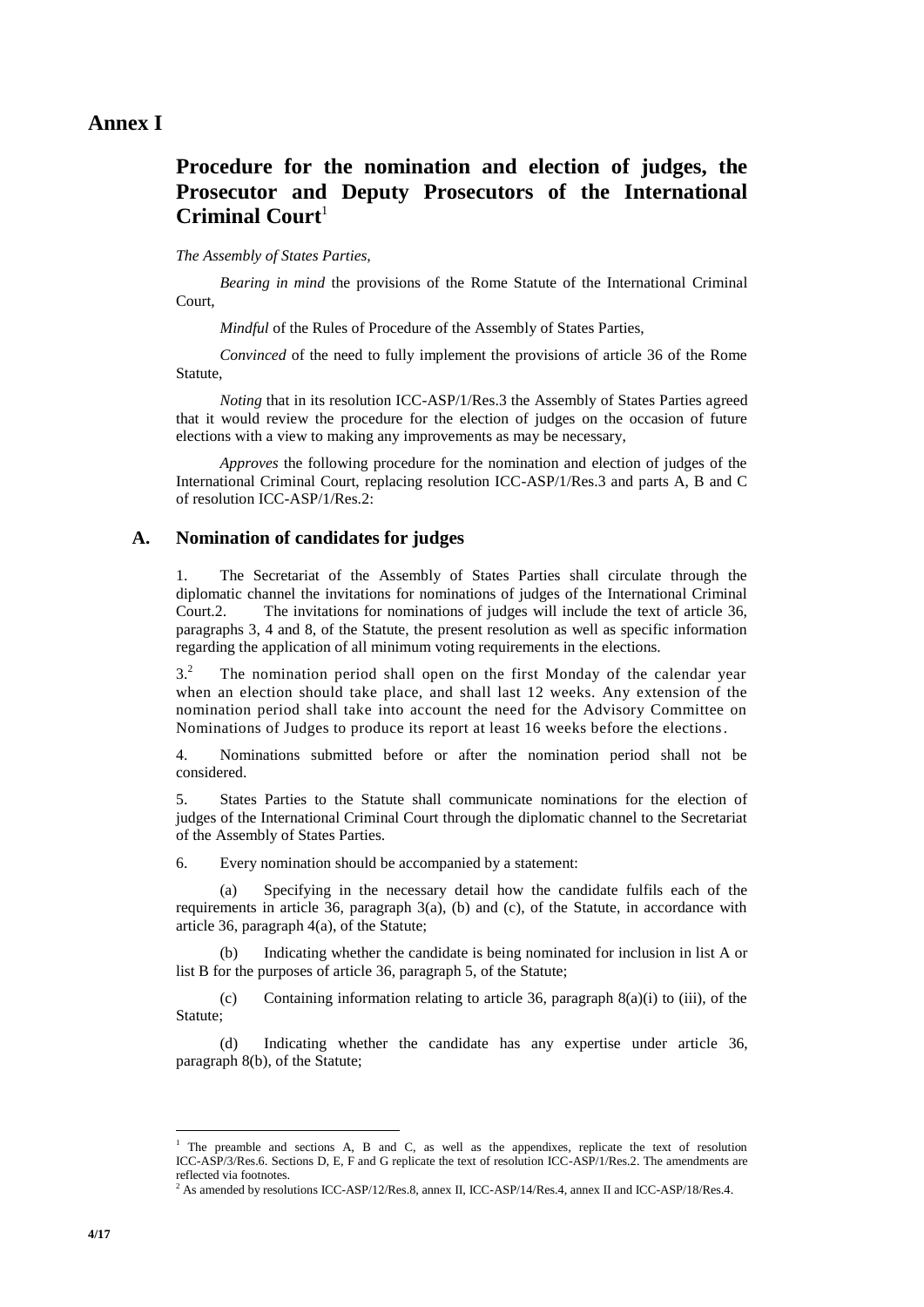(e) Indicating under which nationality the candidate is being nominated for the purposes of article 36, paragraph 7, of the Statute, where a candidate is a national of two or more States:

(f) Indicating whether the nomination is made under article 36, paragraph  $4(a)(i)$  or paragraph  $4(a)(ii)$ , and specifying in the necessary detail the elements of that procedure; and

(g) Indicating the commitment of the candidate to be available to take up full-time service when the Court's workload so requires.

7. States that have started the process of ratification, acceptance or approval of or accession to the Statute may nominate candidates for the elections of judges of the International Criminal Court. Such nominations shall remain provisional and shall not be included in the list of candidates unless the State concerned has deposited its instrument of ratification, acceptance, approval or accession with the Secretary-General of the United Nations before the end of the nomination period and provided that that State is a party to the Statute in accordance with article 126, paragraph 2, of the Statute on the date of the election.

8. The Secretariat of the Assembly of States Parties shall place the nominations of candidates for judges, the accompanying statements referred to in article 36 of the Statute and other supporting documentation on the Internet web site of the International Criminal Court, in any of the official languages of the Court, as soon as possible after receiving them.

9. The Secretariat of the Assembly of States Parties shall prepare a list in English alphabetical order of all persons thus nominated, with accompanying documents, and shall circulate it through the diplomatic channel.

10. Six weeks after the opening of the nomination period, the President of the Assembly of States Parties shall inform all States Parties through diplomatic channels and through specific information on the web site of the International Criminal Court on the number of candidates nominated with respect to each minimum voting requirement.

11. The President of the Assembly of States Parties shall extend the nomination period for two weeks, but no more than three times, if at the end of the nomination period any regional or gender minimum voting requirement<sup>3</sup> is not matched with at least twice the number of candidates fulfilling that requirement.

12. The President of the Assembly of States Parties shall extend the nomination period for two weeks at a time, if at the end of the nomination period the number of candidates remains less than the number of seats, or the number of candidates from list A or B remains less than the respective minimum voting requirement.

12*bis* All nominated candidates shall be available for interviews, including by videoconference or similar means, before the Advisory Committee on Nominations of Judges. Nominating States should endeavor to ensure that candidates make themselves available for interviews before the Advisory Committee on Nominations of Judges.

12*ter* Once the Advisory Committee on Nominations of Judges has made its assessments of candidates, and as early as possible prior to elections, the Bureau will facilitate public roundtable discussions to be held with all candidates. The roundtable discussions shall be open to States Parties and other relevant stakeholders, and conducted in both working languages of the Court. Candidates shall participate in either of the working languages of the Court and may participate by videoconference. The roundtable discussions shall be recorded on video to be made available on the website of the Assembly of States Parties. The remaining modalities for the roundtable discussions will be determined by the New York Working Group.

<sup>&</sup>lt;sup>3</sup> To be calculated in accordance with paragraph 20(b), second sentence, and paragraph 20(c), second sentence, only.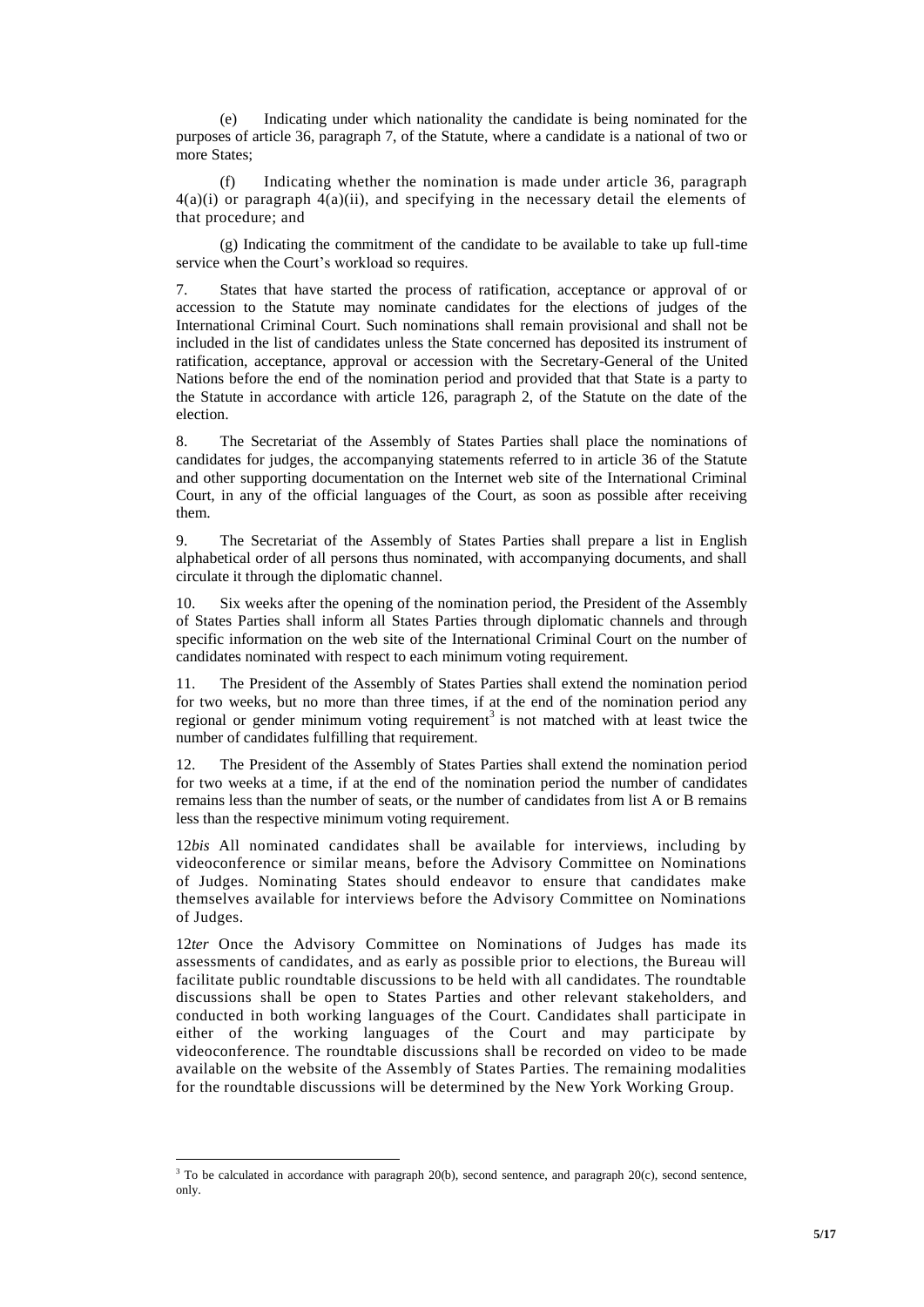## **B. Election of judges**

13. The Bureau of the Assembly of States Parties shall fix the date of the election.

14. The Secretariat of the Assembly of States Parties shall prepare, in accordance with article 36, paragraph 5, of the Statute, two lists of candidates in English alphabetical order.

15. The election of judges shall be a matter of substance, and subject to the requirements of article 112, paragraph  $7(a)$ , of the Statute.

16. The persons elected to the Court shall be the 6 candidates who obtain the highest number of votes and a two-thirds majority of States Parties present and voting, provided that an absolute majority of the States Parties constitutes the quorum for voting.

17. When two or more candidates of the same nationality obtain the required majority, the candidate who receives the higher number of votes shall be considered elected.

18. No more than 13 candidates from list A and no more than 9 candidates from list B shall be considered elected, taking into account the number of judges remaining in office.

19. States Parties shall, in the election of judges, take into account the need for the representation of the principal legal systems of the world, equitable geographical representation and a fair representation of female and male judges. They shall take into account the need to include judges with legal expertise on specific issues, including, but not limited to, violence against women and children.

20. During any given ballot, each State Party shall vote for no more candidates than seats to be filled, whereby it shall observe the minimum voting requirements regarding lists A and B, regional groups and gender. At the outset of each ballot, each minimum voting requirement shall be determined or discontinued in accordance with paragraphs 21 and 22.

(a) Each State Party shall vote for a minimum number of candidates from lists A and B. For list A, this number shall be 9 minus the number of judges from list A remaining in office or elected in previous ballots. For list B, this number shall be 5 minus the number of judges from list B remaining in office or elected in previous ballots.

(b) Each Party shall vote for a minimum number of candidates from each regional group. This number shall be 2 minus the number of judges from that regional group remaining in office or elected in previous ballots.

If the number of States Parties of any given regional group is higher than 16 at that moment, the minimum voting requirement for that group shall be adjusted by adding 1.

If the number of candidates from a regional group is not at least double the respective minimum voting requirement, the minimum voting requirement shall be half the number of candidates from that regional group (rounded up to the nearest whole number where applicable). If there is only one candidate from a regional group, there shall be no minimum voting requirement for that group.

(c) Each State Party shall vote for a minimum number of candidates of each gender. This number shall be 6 minus the number of judges of that gender remaining in office or elected in previous ballots. However, if the number of candidates of one gender is 10 or less, the minimum voting requirement for that gender shall be adjusted in accordance with the following formula:

| Number of candidates | Minimum voting requirement shall not exceed: |
|----------------------|----------------------------------------------|
| 10                   | 6                                            |
| Q                    | 6                                            |
| 8                    |                                              |
|                      |                                              |
| 6                    | 4                                            |
|                      | 3                                            |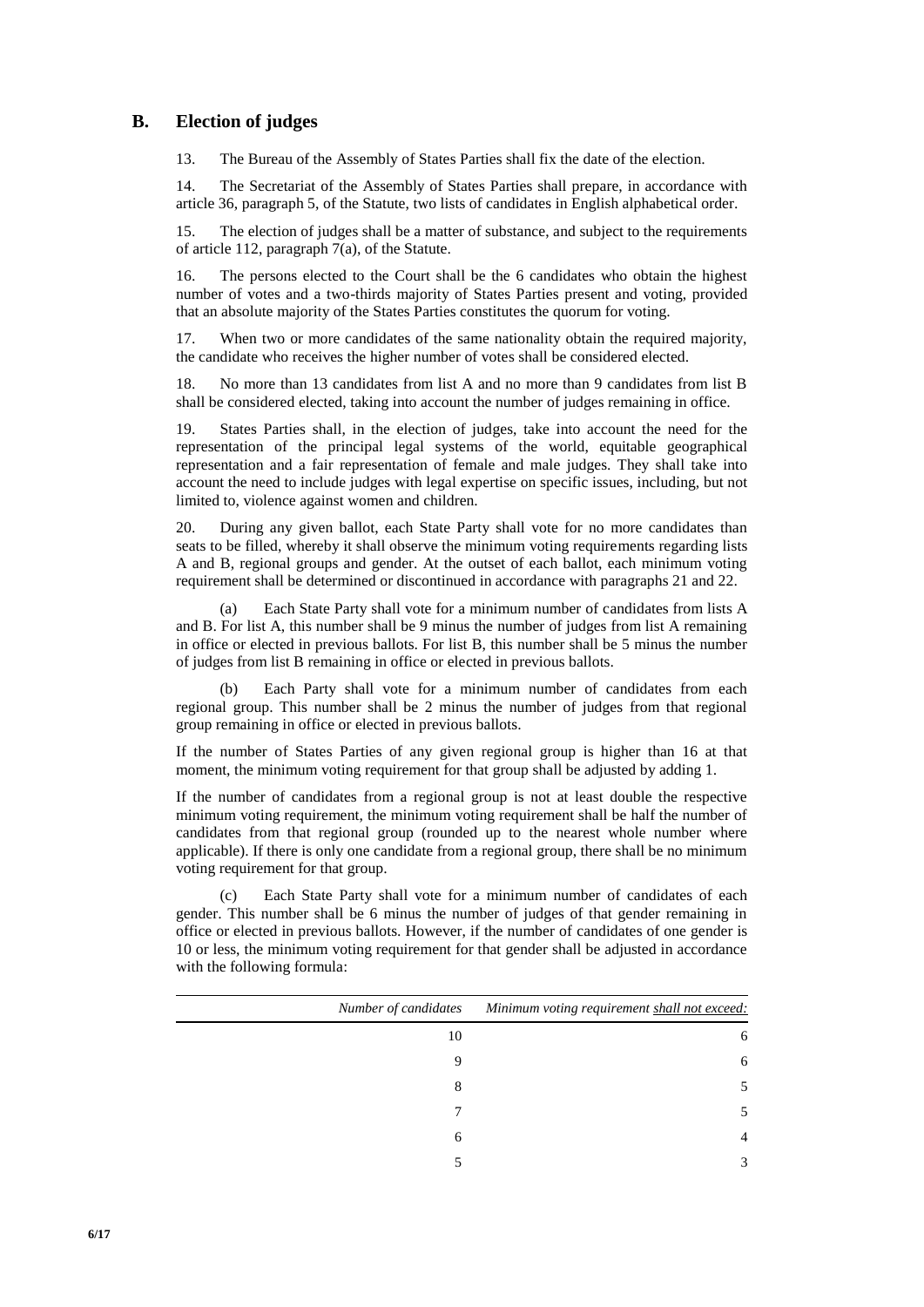|                | $\sim$<br>∠  |
|----------------|--------------|
| $3^{12}$       | $\mathbf{1}$ |
| $\overline{2}$ | $\mathbf{1}$ |
|                |              |

21. Each minimum voting requirement shall be adjusted until that requirement can no longer be met, whereupon the use of that requirement shall be discontinued. If an adjusted voting requirement can be met individually, but not jointly, the use of all regional and gender voting requirements shall be discontinued. If, following four ballots, there still remain seats to be filled, these minimum voting requirements shall be discontinued. The minimum voting requirements regarding lists A and B shall be applied until they are fulfilled.

22. Only ballot papers observing the minimum voting requirements shall be valid. If a State Party fulfils the minimum requirements using less than the maximum number of votes allowed for that ballot, it may abstain from voting for the remaining candidates.

23. Once regional and gender voting requirements are discontinued and the minimum voting requirements regarding lists A and B are fulfilled, each further ballot shall be restricted to the most successful candidates of the previous ballot. Before each ballot, the candidate (or, in the event of a tie, the candidates) having obtained the lowest number of votes in the previous ballot shall thus be excluded, provided that the number of candidates remains at least twice the number of seats to be filled.

24. The President of the Assembly of States Parties shall be responsible for the election procedure, including the determination, adjustment or discontinuation of the minimum voting requirements.

25. Ballot papers shall be organized in a manner facilitating such an election process. The minimum voting requirements, the adjusted requirements and the discontinuation of any requirements shall be clearly indicated on the ballot papers. Before the day of the election, the President shall distribute to all States Parties copies of the instructions and samples of the ballot papers. On the day of the election, clear instructions and sufficient time shall be given for each ballot. In each ballot, before the voting process is concluded, the President shall repeat the instructions and the minimum requirements to allow each delegation to verify that its vote meets those requirements.

26. The Assembly of States Parties shall review the procedure for the election of judges on the occasion of future elections with a view to making such improvements as may be necessary.

## **C. Judicial vacancies**<sup>4</sup>

 $\overline{a}$ 

27. In the event of a judicial vacancy in accordance with article 37 of the Rome Statute, the procedures for the nomination and election of judges shall apply *mutatis mutandis*, subject to the following provisions:

(a) Within one month of the occurrence of the judicial vacancy, the Bureau of the Assembly of States Parties shall fix the venue and date of the election, which should not be later than 20 weeks after the occurrence of the vacancy unless the Bureau decides otherwise after consulting the Court.

(b) The nomination period shall open 12 weeks before the elections and shall last 6 weeks.

(c) If the judicial vacancy reduces the number of judges from list A to below 9 or the number of judges from list B to below 5, only candidates from the underrepresented list can be nominated.

(d) If at the time of the election a regional or gender minimum voting requirement is not fulfilled, only candidates that can satisfy any of the underrepresented

<sup>4</sup> As amended by resolution ICC-ASP/5/Res.5.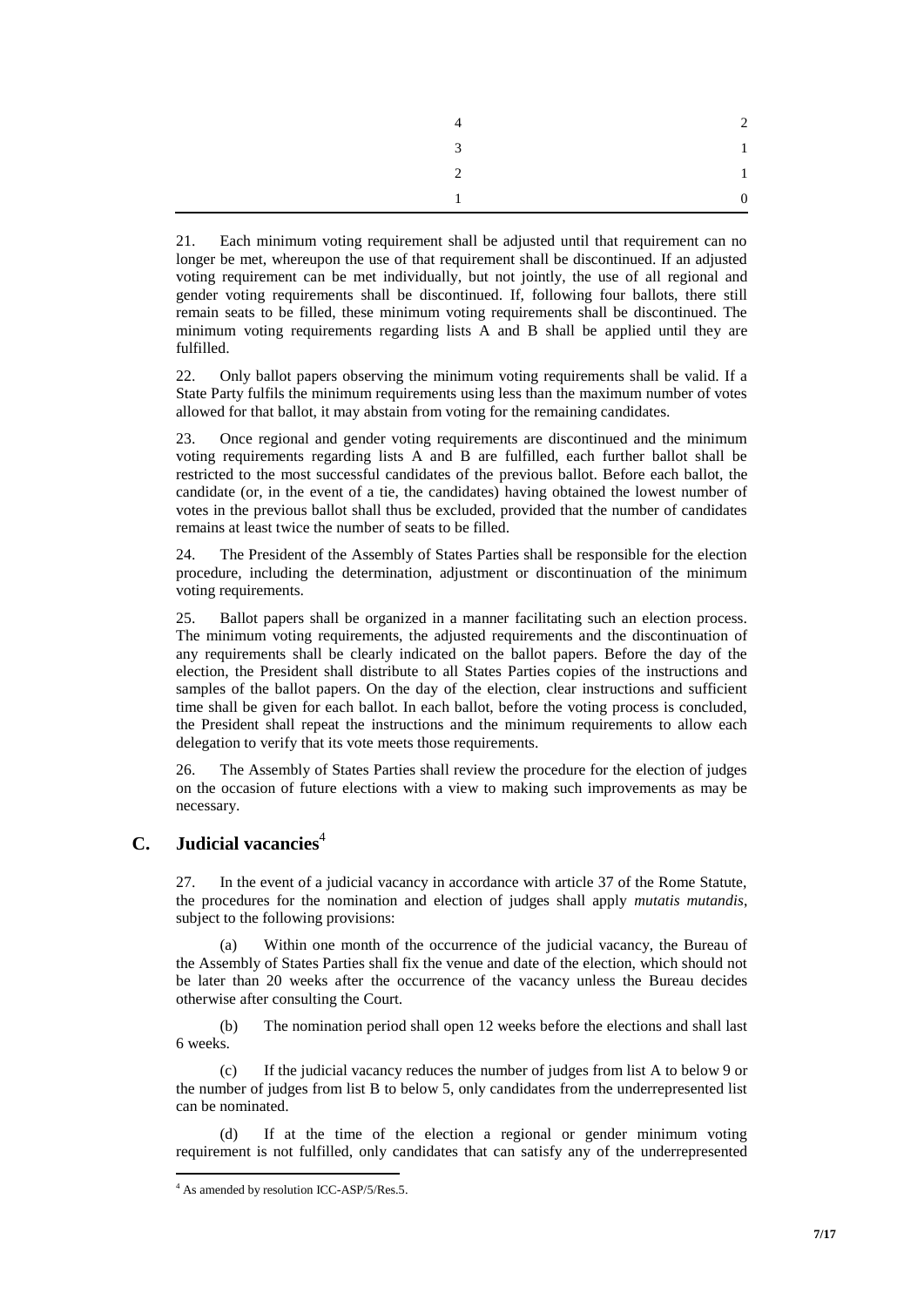regional minimum voting requirements as well as the underrepresented gender minimum voting requirement can be nominated.

(e) A judge elected to fill a vacancy shall serve for the remainder of the predecessor's term and, if that period is three years or less, shall be eligible for re-election for a full term under article 36 of the Statute.

27 *bis.<sup>5</sup>* A judicial vacancy will be declared in accordance with article 37 of the Rome Statute if an elected judge does not make his or her solemn undertaking in accordance with article 45 of the Rome Statute within six months of his or her election.

27 ter.<sup>6</sup> If the judicial vacancy occurs during the intersessional period prior to a regular election of six judges, the election to fill that vacancy shall take place at that same session, unless the Bureau decides otherwise after consulting the Court. If the Bureau decides to hold the vacancy election at that same session, the procedures for the nomination and election of judges shall apply *mutatis mutandis*, subject to the following provisions:

(a) Candidates nominated for the regular election shall also be considered as nominated for the vacancy election, unless the nominating State Party decides otherwise. States Parties may also nominate candidates for the vacancy election only, without restriction to any region, gender or list. No separate nomination period is required for the vacancy election.

(b) The judicial vacancy shall not affect the calculation of the minimum voting requirements for the regular election (paragraphs, 11, 20, 21 and 22).

(c) The election to fill the judicial vacancy shall take place after the regular election of six judges has concluded, and at least one day later to allow the early distribution of instructions and sample ballot papers in accordance with paragraph 25.

(d) Those candidates that have not been elected in the regular elections shall be included on the ballot paper for the vacancy election, unless the nominating State Party decides otherwise, and subject to paragraphs (e) and (f) below.

If after the regular election the number of judges from list A remains below  $9$ or the number of judges from list B below 5, only candidates from the underrepresented list shall be included on the ballot paper; others shall no longer be considered as nominated.

(f) If after the regular election a regional or gender minimum voting requirement is not fulfilled, only candidates that can satisfy any of the underrepresented regional minimum voting requirements as well as the underrepresented gender minimum voting requirement shall be included on the ballot paper; others shall no longer be considered as nominated.

(g) A judge elected to fill a vacancy shall serve for the remainder of the predecessor's term and, if that period is three years or less, shall be eligible for re-election for a full term under article 36 of the Statute.

## **D. Nomination of candidates for the Prosecutor**

28. The procedures for the nomination of candidates for judges shall apply *mutatis mutandis* to the nomination of the Prosecutor.

29. Nominations for the post of the Prosecutor should preferably be made with the support of multiple States Parties.

30. Each nomination should be accompanied by a statement specifying in the necessary detail how the candidate fulfils the requirements of paragraph 3 of article 42 of the Statute.

#### **E. Election of the Prosecutor**

31. The Bureau of the Assembly of States Parties shall fix the date of the election.

<sup>5</sup> As amended by resolution ICC-ASP/12/Res.8, annex II.

<sup>&</sup>lt;sup>6</sup> As amended by resolution ICC-ASP/14/Res.4, annex II.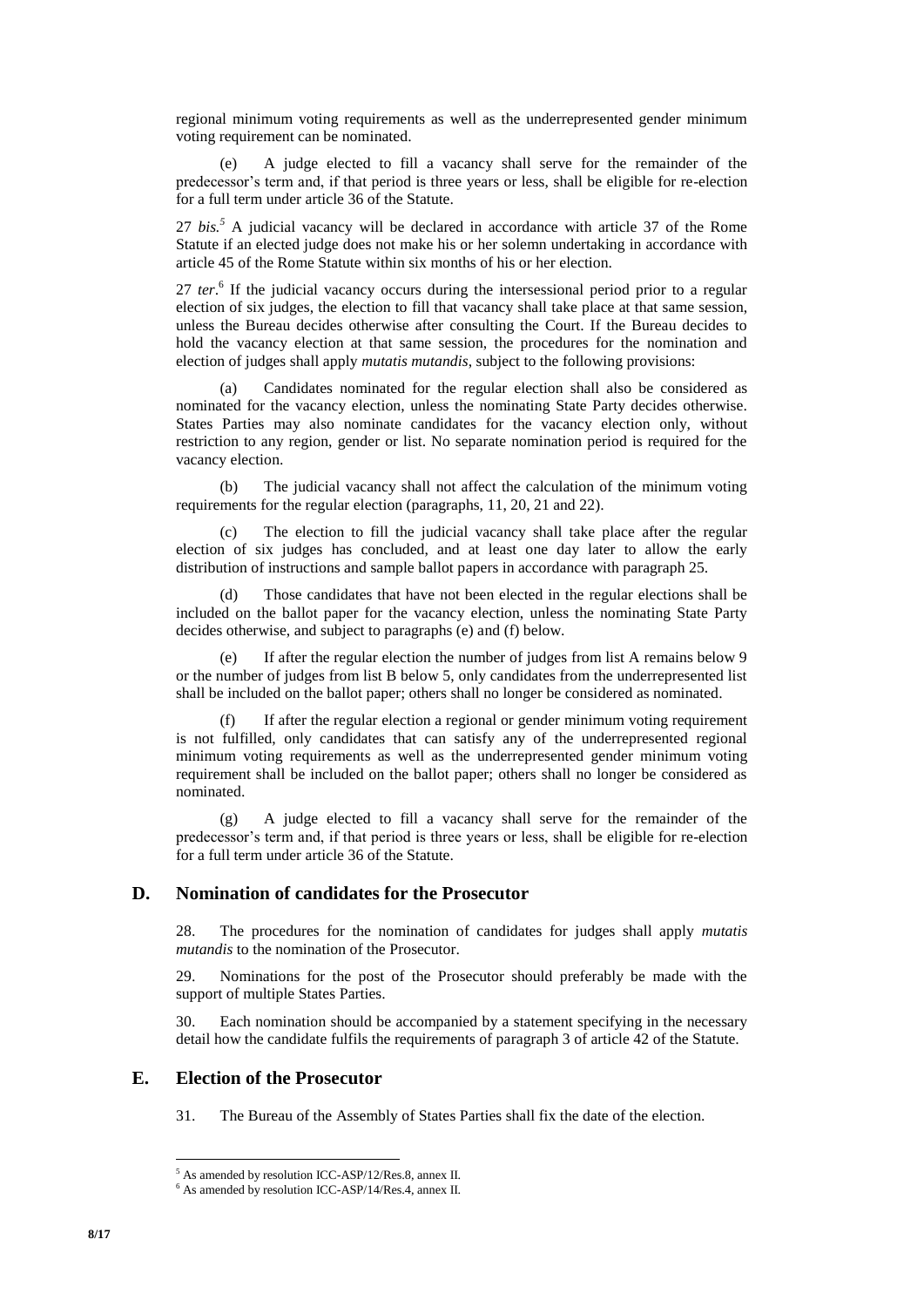32. The Secretariat of the Assembly of States Parties shall prepare a list of candidates in English alphabetical order.

33. Every effort shall be made to elect the Prosecutor by consensus.

34. In the absence of consensus, the Prosecutor shall be elected, in accordance with paragraph 4 of article 42 of the Statute, by secret ballot by an absolute majority of the members of the Assembly of States Parties.

35. In the interest of a timely conclusion of the election, if after three ballots no candidate has obtained the required majority, the balloting shall be suspended to give an opportunity for any withdrawal of candidatures. Before such suspension, the President of the Assembly of States Parties will announce when balloting shall resume. Upon resumption of balloting, if no candidate obtains in the first ballot the majority required, further ballots shall be taken, which shall be restricted to the candidates obtaining the two largest number of votes.

## **F. Nomination of the Deputy Prosecutors**

36. The Prosecutor shall nominate three candidates for each position of Deputy Prosecutor to be filled, in accordance with paragraph 4 of article 42 of the Statute.

37. For each nomination, the Prosecutor should include a statement specifying in the necessary detail how the candidate fulfils the requirements of paragraph 3 of article 42 of the Statute.

38. In proposing the list of candidates, the Prosecutor should bear in mind, in accordance with paragraph 2 of article 42, that the Prosecutor and the Deputy Prosecutors shall all be of different nationalities. A candidate who could be regarded as a national of more than one State shall be deemed to be a national of the State in which that candidate ordinarily exercises civil and political rights.

39. The Secretariat of the Assembly of States Parties shall place the nominations of candidates for the position of Deputy Prosecutor, the accompanying statements of qualification and other supporting documentation on the Internet web site of the International Criminal Court in any of the official languages of the Court as soon as possible after receiving them.

40. The Secretariat of the Assembly of States Parties shall prepare a list in English alphabetical order of all persons thus nominated, with accompanying documents, and shall circulate it through the diplomatic channel.

## **G. Election of the Deputy Prosecutors**

41. The procedures for the election of the Prosecutor in section E shall apply *mutatis mutandis* to the election of any Deputy Prosecutor.

42. In case of an election for more than one position for the post of Deputy Prosecutor:

(a) The persons elected to the post of Deputy Prosecutor shall be those candidates who obtain the highest number of votes and an absolute majority of the members of the Assembly of States Parties;

If the number of eligible candidates obtaining the required majority for the elections exceeds the number of positions for Deputy Prosecutor so allocated thereunder, the candidates obtaining the highest number of votes to fill the number of seats so allocated shall be considered elected.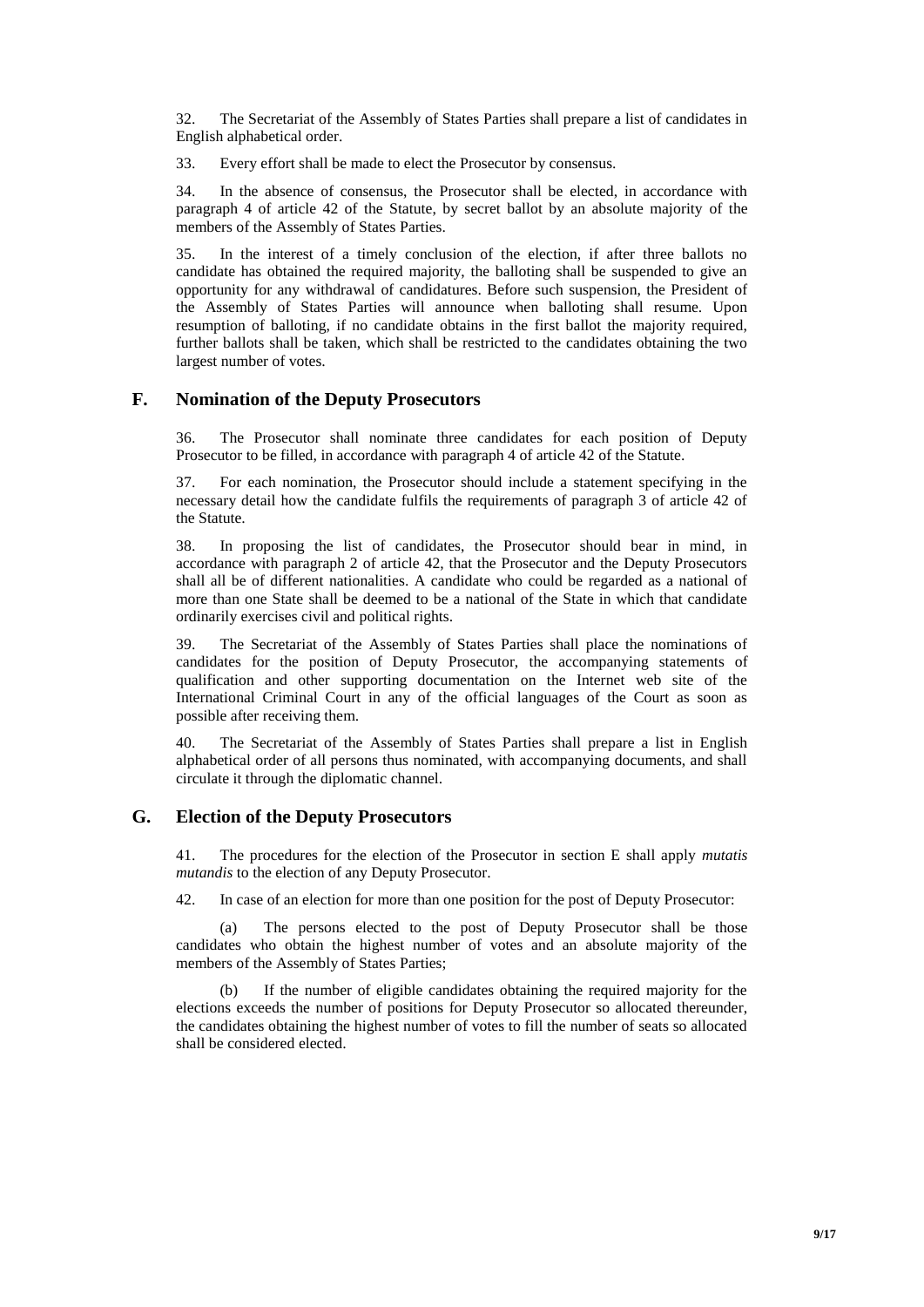# **Appendix I**

# **Illustrative tables of minimum voting requirements**

| then the minimum voting requirement<br>for list A is: | If the number of judges from $list A$<br>remaining in office or elected in previous ballots is: |  |
|-------------------------------------------------------|-------------------------------------------------------------------------------------------------|--|
| fulfilled                                             | 9 or more                                                                                       |  |
|                                                       | 8                                                                                               |  |
| $\mathcal{D}_{\mathcal{L}}$                           |                                                                                                 |  |
| 3                                                     | 6                                                                                               |  |
| 4                                                     | 5                                                                                               |  |
| 5                                                     | 4                                                                                               |  |
| 6                                                     | 3                                                                                               |  |
| 7                                                     | 2                                                                                               |  |
| 8                                                     |                                                                                                 |  |
| 9                                                     |                                                                                                 |  |

## **Table 1: Minimum voting requirements for list A**

### **Table 2: Minimum voting requirements for list B**

| then the minimum voting requirement<br>for list $B$ : | If the number of judges from list $B$<br>remaining in office or elected in previous ballots is: |  |
|-------------------------------------------------------|-------------------------------------------------------------------------------------------------|--|
| fulfilled                                             | 5 or more                                                                                       |  |
|                                                       | 4                                                                                               |  |
| $\mathcal{D}_{\mathcal{L}}$                           | 3                                                                                               |  |
| $\mathcal{F}$                                         | 2                                                                                               |  |
| 4                                                     |                                                                                                 |  |
|                                                       | 0                                                                                               |  |

### **Table 3: Regional minimum voting requirements**

| then the minimum voting requirement<br>for that region is: | If the number of judges from a given region<br>remaining in office or elected in previous ballots is: |  |
|------------------------------------------------------------|-------------------------------------------------------------------------------------------------------|--|
| fulfilled                                                  | 3 or more                                                                                             |  |
|                                                            |                                                                                                       |  |
| $\mathcal{D}$                                              |                                                                                                       |  |
| $\mathcal{R}$                                              | $\mathbf{0}$                                                                                          |  |

(Further adjustments might be necessary in accordance with para. 20 (b) of the resolution.)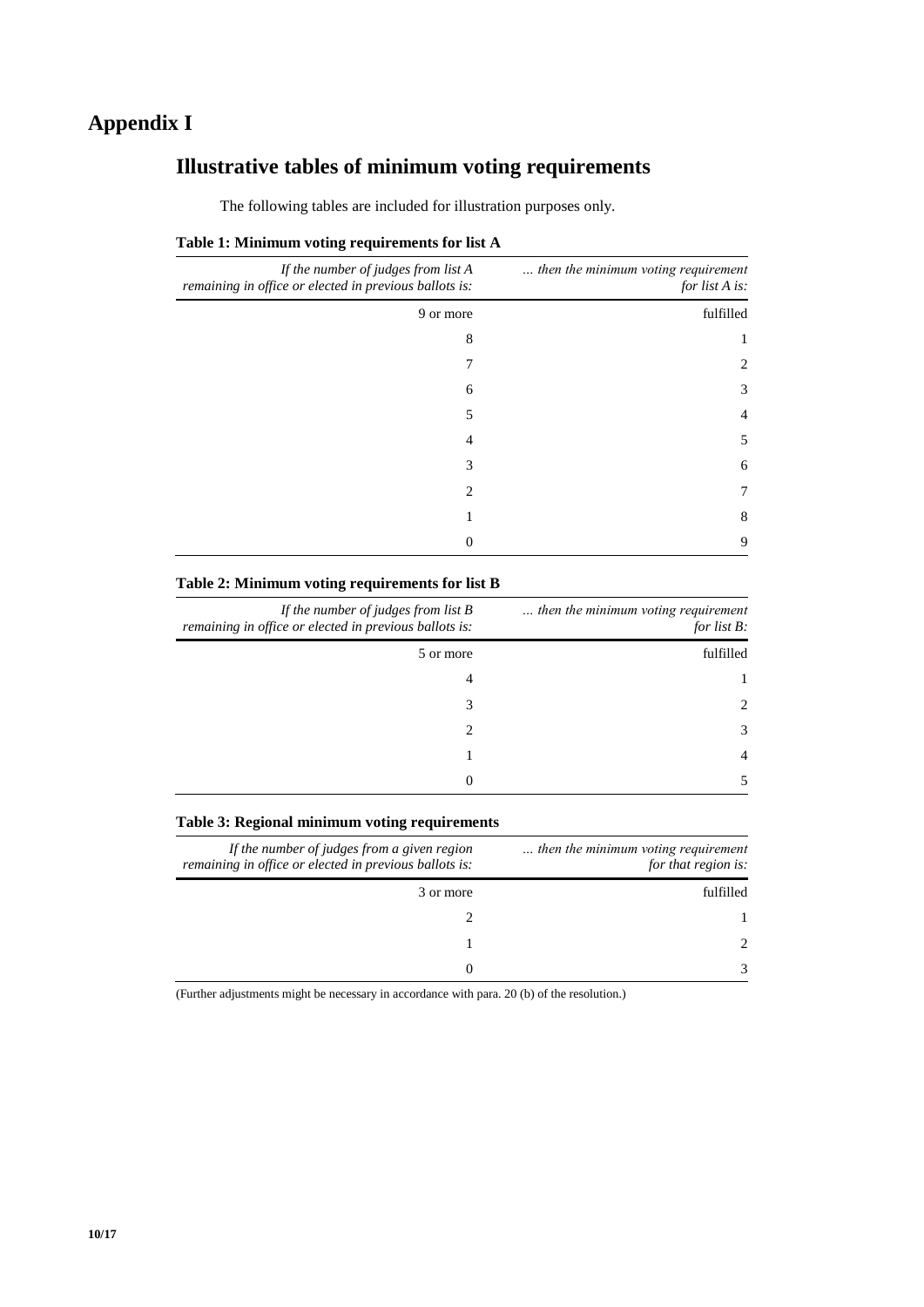## **Table 4: Gender minimum voting requirements**

| then the minimum voting requirement<br>for that gender is: | If the number of judges from one gender remaining<br>in office or elected in previous ballots is: |  |
|------------------------------------------------------------|---------------------------------------------------------------------------------------------------|--|
| fulfilled                                                  | 6 or more                                                                                         |  |
|                                                            |                                                                                                   |  |
| 2                                                          | 4                                                                                                 |  |
| 3                                                          | 3                                                                                                 |  |
| 4                                                          | $\mathfrak{D}_{\mathfrak{p}}$                                                                     |  |
| 5                                                          |                                                                                                   |  |
| 6                                                          | 0                                                                                                 |  |

(Further adjustments may be necessary in accordance with para. 20 (c) of the resolution.)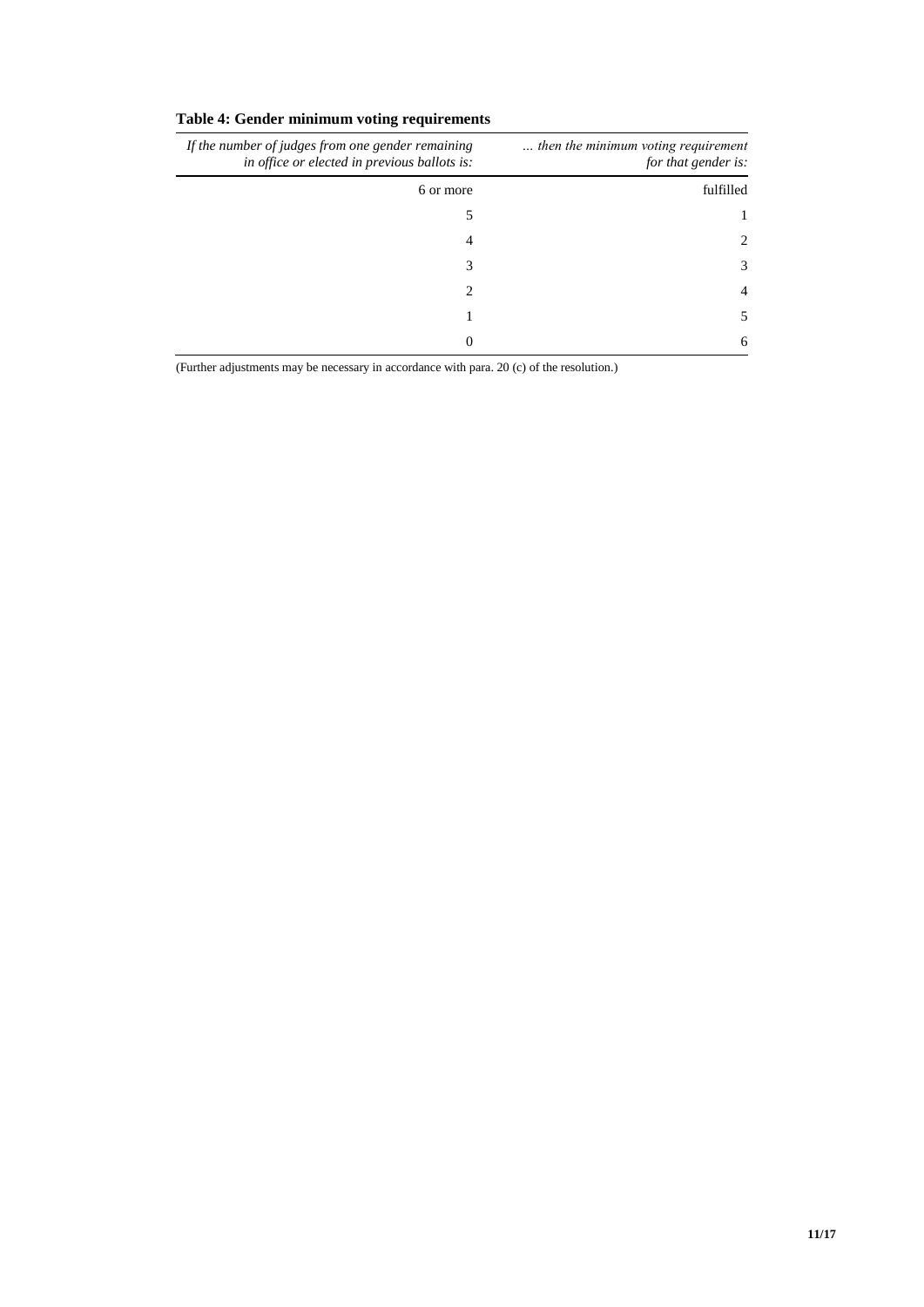# **Appendix II**

# **Sample ballot paper: Election of six judges of the Court**

This sample ballot paper is included for illustration purposes only.

|                                                                                                                                                       | <b>VOTE FOR A MAXIMUM OF 6 CANDIDATES</b>                           |                                  |                                                              |                                  |
|-------------------------------------------------------------------------------------------------------------------------------------------------------|---------------------------------------------------------------------|----------------------------------|--------------------------------------------------------------|----------------------------------|
| <b>REGIONAL</b><br><b>GROUPS</b>                                                                                                                      | <b>LIST A</b><br>VOTE FOR AT LEAST X FROM LIST A                    |                                  | <b>LIST B</b><br>VOTE FOR AT LEAST X FROM LIST B             |                                  |
|                                                                                                                                                       | <b>GENDER DISTRIBUTION: VOTE FOR AT LEAST X MALES AND X FEMALES</b> |                                  |                                                              |                                  |
|                                                                                                                                                       | <b>MALE</b>                                                         | <b>FEMALE</b>                    | <b>MALE</b>                                                  | <b>FEMALE</b>                    |
| <b>AFRICA</b><br><b>VOTE FOR AT</b><br><b>LEAST X</b><br><b>CANDIDATES</b><br><b>FROM THIS</b><br><b>REGION</b>                                       | Name (Country)<br>Name (Country)                                    | Name (Country)                   | Name (Country)<br>$\blacksquare$                             | Name (Country)<br>Name (Country) |
| <b>ASIA</b><br><b>VOTE FOR AT</b><br><b>LEAST X</b><br><b>CANDIDATES</b><br><b>FROM THIS</b><br><b>REGION</b>                                         | Name (Country)<br>Name (Country)                                    | Name (Country)                   | $\Box$ Name (Country)                                        |                                  |
| <b>EASTERN</b><br><b>EUROPE</b><br><b>VOTE FOR AT</b><br><b>LEAST X</b><br><b>CANDIDATES</b><br><b>FROM THIS</b><br><b>REGION</b>                     | Name (Country)                                                      | Name (Country)                   | Name (Country)<br>π<br>Name (Country)                        | $\Box$ Name (Country)            |
| <b>LATIN AMERICA/</b><br><b>CARIBBEAN</b><br><b>VOTE FOR AT</b><br><b>LEAST X</b><br><b>CANDIDATES</b><br><b>FROM THIS</b><br><b>REGION</b>           | $\Box$ Name (Country)                                               | Name (Country)<br>Name (Country) | Name (Country)<br>Name (Country)<br>$\overline{\phantom{a}}$ | $\Box$ Name (Country)            |
| <b>WESTERN</b><br><b>EUROPE</b><br><b>AND OTHER</b><br><b>VOTE FOR AT</b><br><b>LEAST X</b><br><b>CANDIDATES</b><br><b>FROM THIS</b><br><b>REGION</b> | Name (Country)<br>Name (Country)                                    | Name (Country)<br>Name (Country) | Name (Country)<br>Name (Country)                             | $\Box$ Name (Country)            |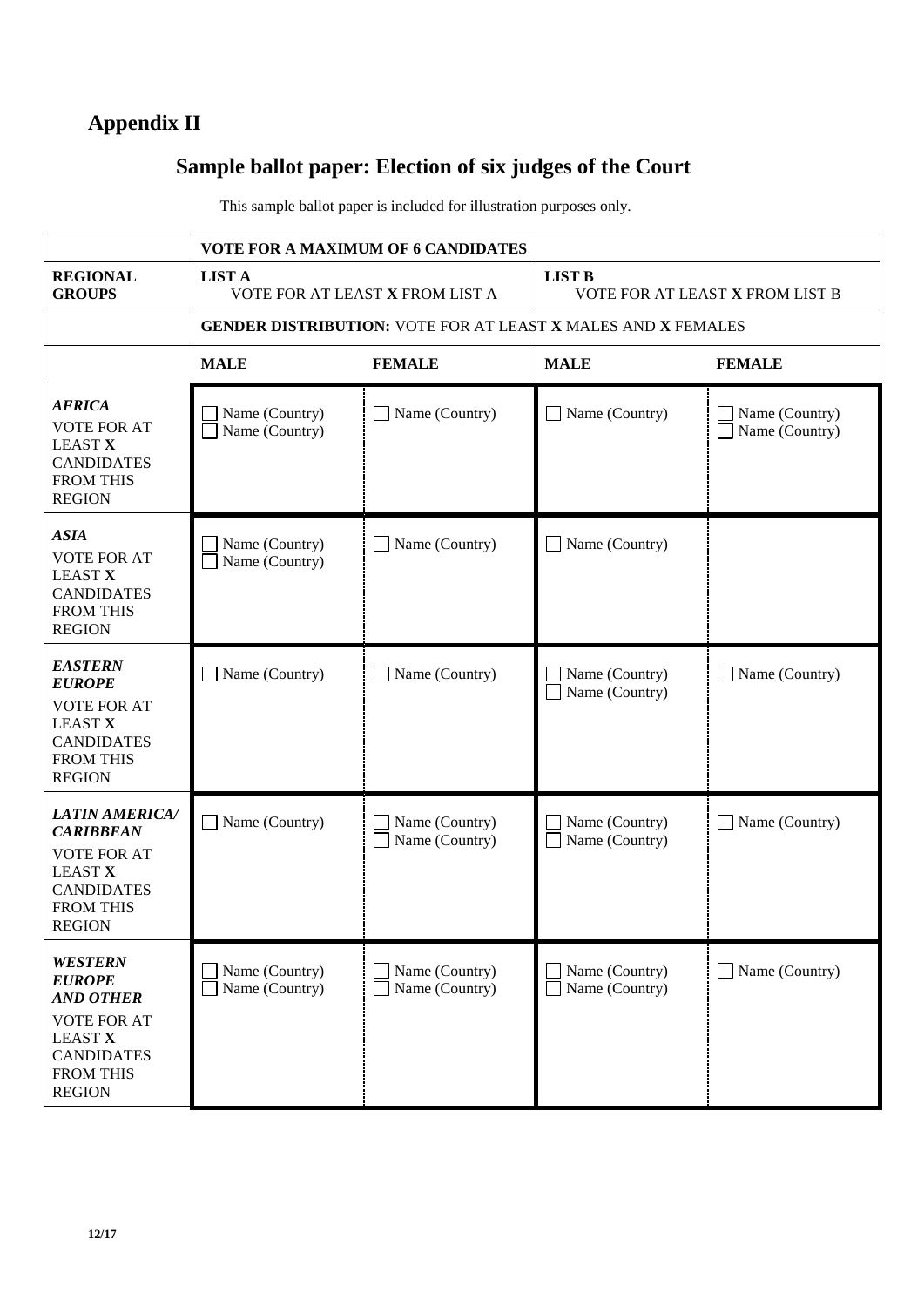## **Annex II**

## **Tables of minimum voting requirements**

1. In accordance with paragraph 2 of the resolution on the procedure for the nomination and election of judges (ICC-ASP/3/Res.6), the Secretariat of the Assembly of States Parties has prepared the following tables to reflect the application of all minimum voting requirements for the first ballot of the elections at the nineteenth session of the Assembly of States Parties. They are based on two assumptions:

(a) That the number of States Parties belonging to the respective regional groups does not change so as to require a readjustment of the minimum voting requirements, in accordance with paragraph 20 (b) of resolution ICC-ASP/3/Res.6. The 122 States Parties are from the following regional groups: 33 from the Group of African States; 18 from the Group of Asia-Pacific States; 18 from the Group of Eastern European States; 28 from the Group of Latin American and Caribbean States; and 25 from the Group of Western European and other States.

(b) That the judges remaining in office on 10 March 2021, are the ones indicated in table 1.

2. In the tables, "N/A" indicates when an adjustment is not applicable. In other cases, parentheses are used to explain how a number has been determined; in a few instances, an adjustment has no practical effect.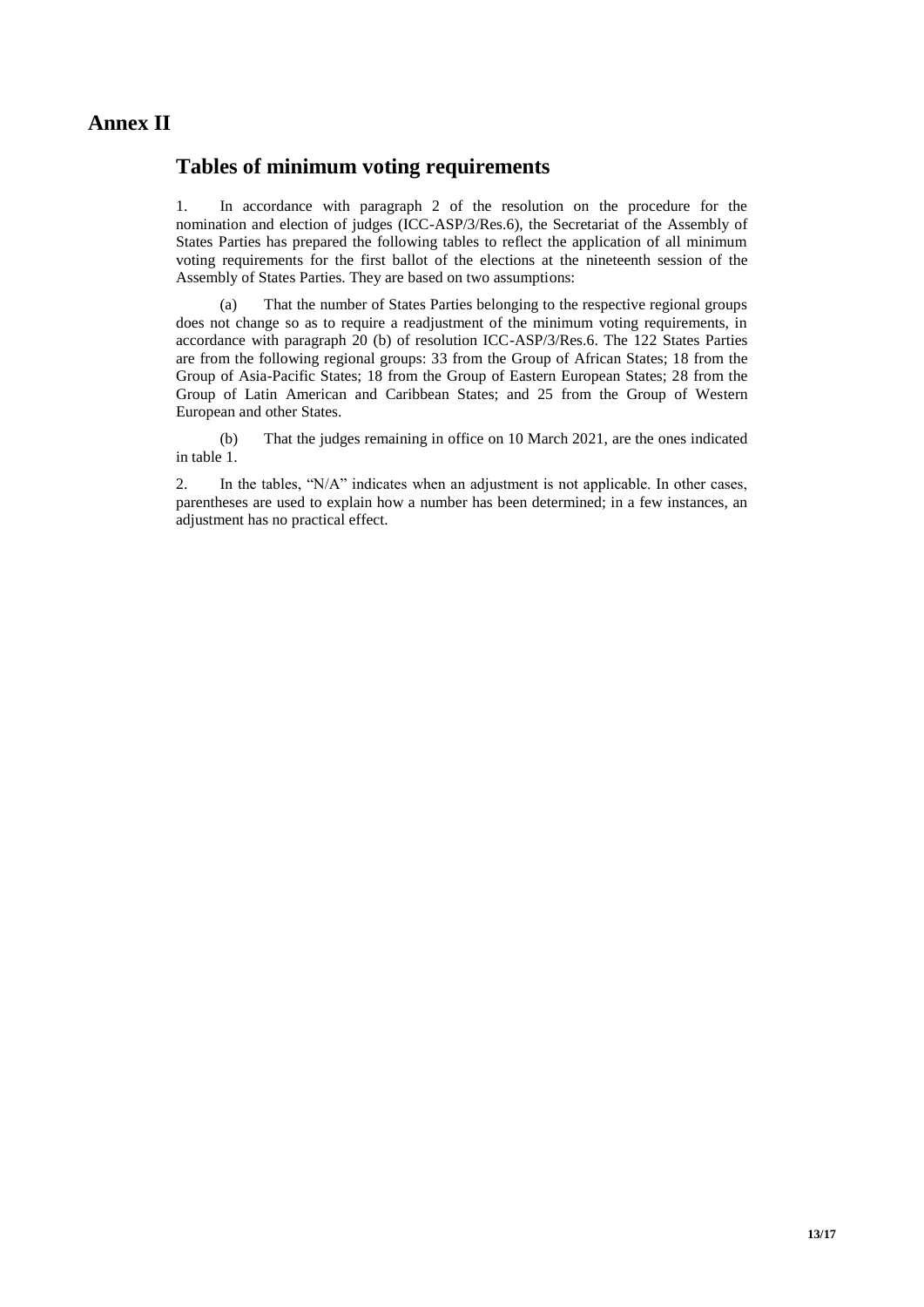# **A. Composition of the judges**

## **Table 1: Composition of the judges**

| Judges remaining in office on 10 March 2021                 |   |   |   |        |  |
|-------------------------------------------------------------|---|---|---|--------|--|
| Region<br>List                                              |   |   |   | Gender |  |
| <b>African States</b>                                       |   |   |   |        |  |
|                                                             |   |   |   |        |  |
| Reine Alapini-Gansou (Benin)                                |   | B | F |        |  |
| Solomy Balungi Bossa (Uganda)                               | A |   | F |        |  |
| Antoine Kesia-Mbe Mindua (Democratic Republic of the Congo) |   | B |   | М      |  |
| <b>Asia-Pacific States</b>                                  |   |   |   |        |  |
| Tomoko Akane (Japan)                                        | A |   | F |        |  |
| Chang-ho Chung (Republic of Korea)                          | A |   |   | М      |  |
| <b>Eastern European States</b>                              |   |   |   |        |  |
| Piotr Hofmański (Poland)                                    | A |   |   | М      |  |
| Péter Kovács (Hungary)                                      |   | B |   | М      |  |
| <b>Latin American and Caribbean States</b>                  |   |   |   |        |  |
| Luz del Carmen Ibáñez Carranza (Peru)                       | A |   | F |        |  |
| <b>Western European and other States</b>                    |   |   |   |        |  |
|                                                             |   |   |   |        |  |
| Rosario Salvatore Aitala (Italy)                            | A |   |   | M      |  |
| Marc Pierre Perrin de Brichambaut (France)                  |   | B |   | М      |  |
| Kimberly Prost (Canada)                                     | A |   | F |        |  |
| Bertram Schmitt (Germany)                                   | A |   |   | M      |  |
| Total                                                       | 8 | 4 | 5 | 7      |  |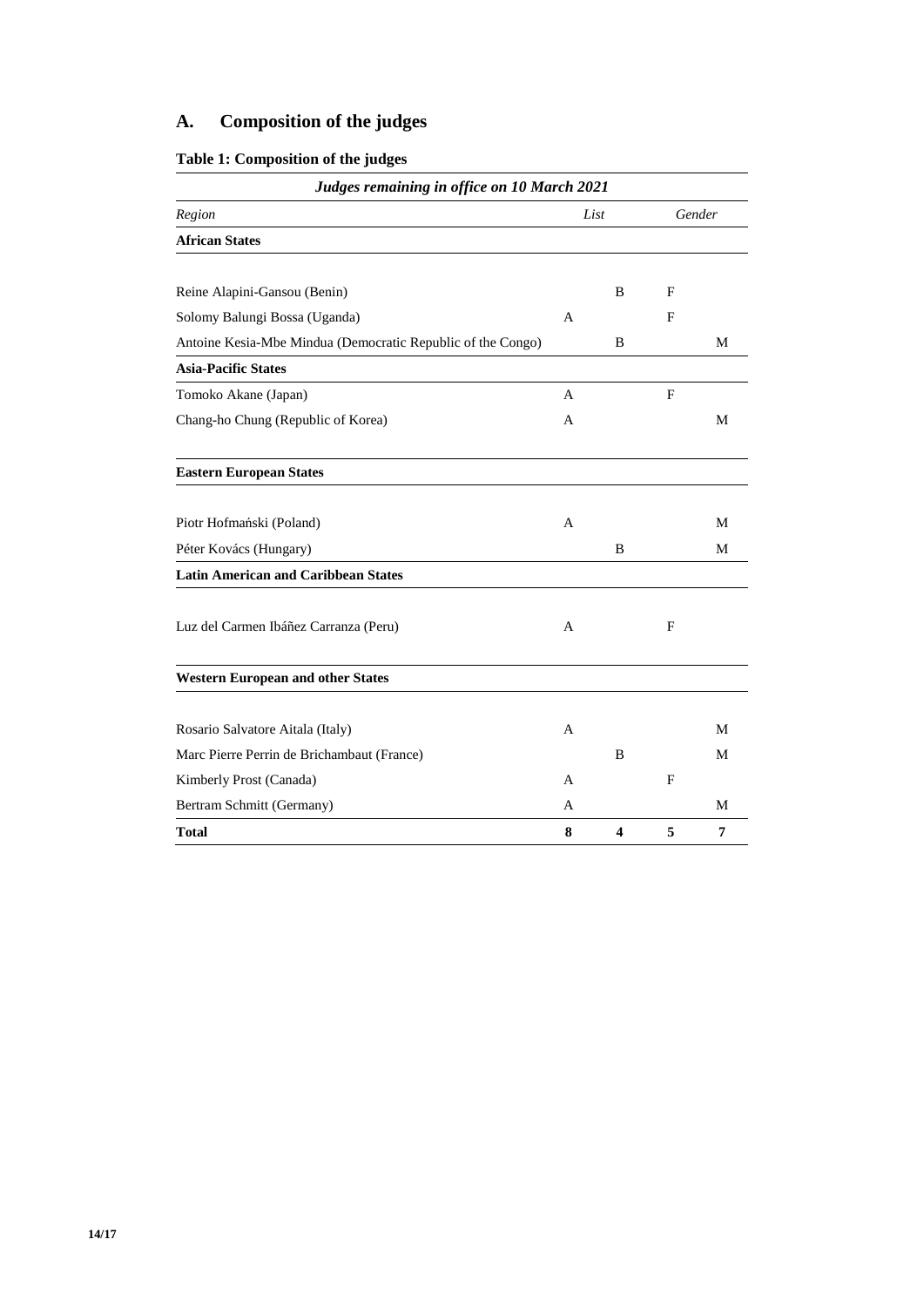## **B. Minimum voting requirements for list A**

| then the minimum voting requirement<br>for list A is: | If the number of judges from $list A$<br>remaining in office or elected in previous ballots is: |  |  |
|-------------------------------------------------------|-------------------------------------------------------------------------------------------------|--|--|
| fulfilled                                             | 9 or more                                                                                       |  |  |
| $1(9-8=1)$                                            | 8                                                                                               |  |  |
| 2                                                     | 7                                                                                               |  |  |
| 3                                                     | 6                                                                                               |  |  |
| 4                                                     | 5                                                                                               |  |  |
| 5                                                     | 4                                                                                               |  |  |
| 6                                                     | 3                                                                                               |  |  |
| 7                                                     | 2                                                                                               |  |  |
| 8                                                     |                                                                                                 |  |  |
| 9                                                     | 0                                                                                               |  |  |

## **Table 2: Minimum voting requirements for list A**

## **C. Minimum voting requirements for list B**

### **Table 3: Minimum voting requirements for list B**

| then the minimum voting requirement<br>for list $B$ : | If the number of judges from list $B$<br>remaining in office or elected in previous ballots is: |  |
|-------------------------------------------------------|-------------------------------------------------------------------------------------------------|--|
| fulfilled                                             | 5 or more                                                                                       |  |
| $1(5-4=1)$                                            | 4                                                                                               |  |
| $2^{1}$                                               | 3                                                                                               |  |
| $\mathcal{F}$                                         | 2                                                                                               |  |
| 4                                                     |                                                                                                 |  |
|                                                       | 0                                                                                               |  |

## **D. Regional minimum voting requirements**

| If the number of judges from  then the standard<br><b>African States remaining</b><br>in office or elected<br><i>in previous ballots is:</i> | minimum voting<br>requirement for | plus the adjustment of<br>adding 1, in accordance<br>with para. $20(b)$ , third<br>that region is: sentence, of the resolution | then the total<br>minimum voting<br>requirement for<br>that region is: |
|----------------------------------------------------------------------------------------------------------------------------------------------|-----------------------------------|--------------------------------------------------------------------------------------------------------------------------------|------------------------------------------------------------------------|
| 3 or more                                                                                                                                    | $(2-3=-1)$                        | $(-1+1=0)$                                                                                                                     | fulfilled                                                              |
|                                                                                                                                              | $\theta$                          | $+1$                                                                                                                           |                                                                        |
|                                                                                                                                              |                                   | $+1$                                                                                                                           |                                                                        |
| $\mathbf{\Omega}$                                                                                                                            |                                   | $+1$                                                                                                                           |                                                                        |

## **Table 4: Regional minimum voting requirements**

(Further adjustments might be necessary in accordance with para. 20 (b) of the resolution.)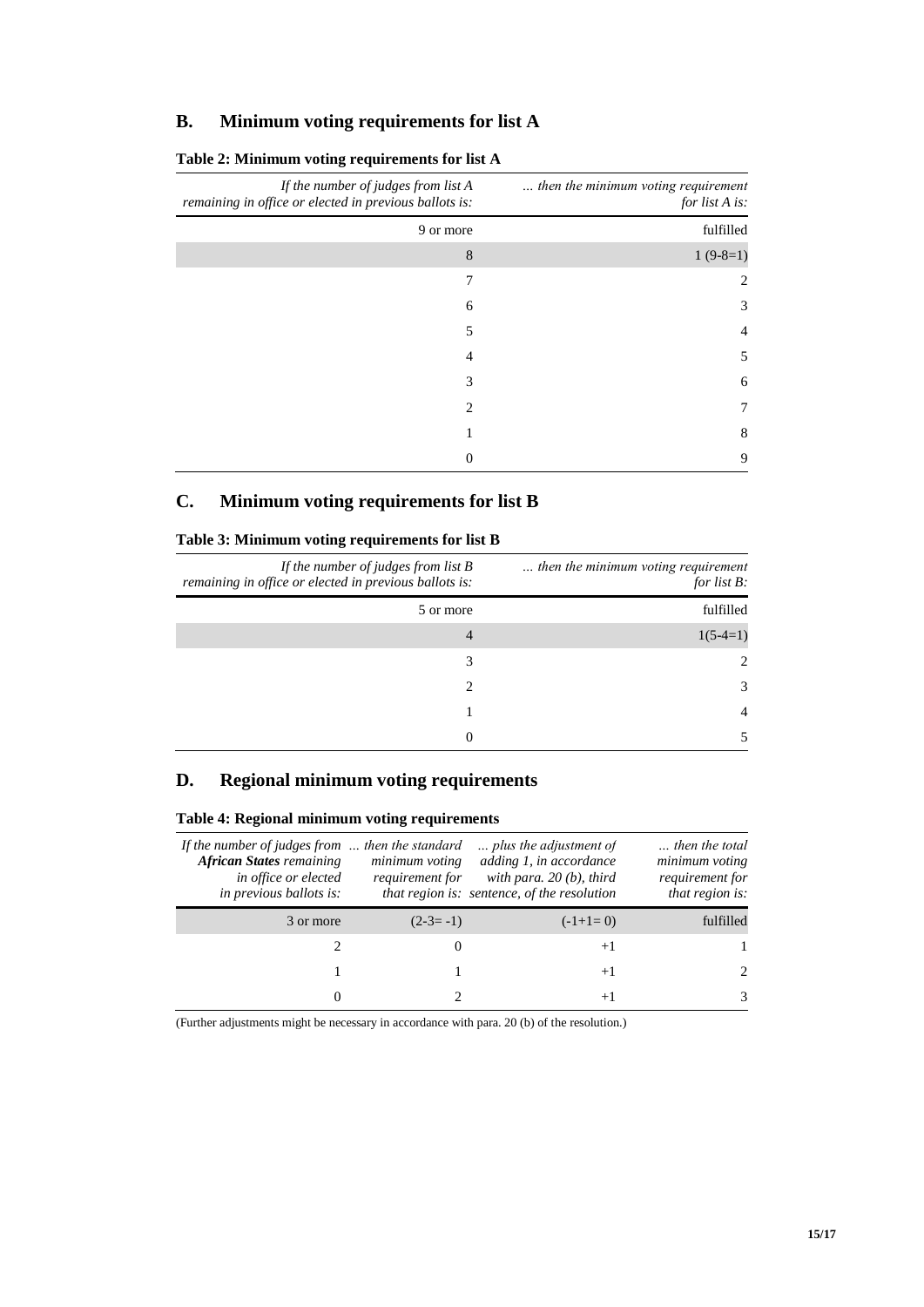### **Table 5: Regional minimum voting requirements**

| If the number of judges from<br><b>Asia-Pacific States</b><br>remaining in office or<br>elected in previous ballots is: | then the standard<br>$\ddotsc$<br>minimum voting<br>requirement for | plus the adjustment of<br>adding 1, in accordance<br>with para. $20(b)$ , third<br>that region is: sentence, of the resolution | then the total<br>minimum voting<br>requirement for<br>that region is: |
|-------------------------------------------------------------------------------------------------------------------------|---------------------------------------------------------------------|--------------------------------------------------------------------------------------------------------------------------------|------------------------------------------------------------------------|
| 3 or more                                                                                                               | $(2-3=-1)$                                                          | $(-1+1=0)$                                                                                                                     | fulfilled                                                              |
|                                                                                                                         | $(2-2=0)$                                                           | $+1$                                                                                                                           |                                                                        |
|                                                                                                                         |                                                                     | $+1$                                                                                                                           | $\mathfrak{D}$                                                         |
|                                                                                                                         |                                                                     | $+1$                                                                                                                           | 3                                                                      |

(Further adjustments might be necessary in accordance with para. 20 (b) of the resolution.)

#### **Table 6: Regional minimum voting requirements**

| If the number of judges from  then the standard<br><b>Eastern European States</b><br>remaining in office or<br>elected in previous ballots is: | minimum voting<br>requirement for | plus the adjustment of<br>adding 1, in accordance<br>with para. $20(b)$ , third<br>that region is: sentence, of the resolution | then the total<br>minimum voting<br>requirement for<br>that region is: |
|------------------------------------------------------------------------------------------------------------------------------------------------|-----------------------------------|--------------------------------------------------------------------------------------------------------------------------------|------------------------------------------------------------------------|
| 3 or more                                                                                                                                      | $(2-3=-1)$                        | $(-1+1=0)$                                                                                                                     | fulfilled                                                              |
|                                                                                                                                                | $(2-2=0)$                         | $(0+1=1)$                                                                                                                      |                                                                        |
|                                                                                                                                                |                                   | $+1$                                                                                                                           | $\mathcal{L}$                                                          |
| $\theta$                                                                                                                                       |                                   | $+1$                                                                                                                           | 3                                                                      |

(Further adjustments might be necessary in accordance with para. 20 (b) of the resolution.)

#### **Table 7: Regional minimum voting requirements**

| If the number of judges from  then the standard<br>Latin American and Caribbean<br><b>States</b> remaining in office or<br>elected in previous ballots is: | minimum voting<br>requirement for | plus the adjustment of<br>adding 1, in accordance<br>with para, $20(b)$ , third<br>that region is: sentence, of the resolution | then the total<br>minimum voting<br>requirement for<br>that region is: |
|------------------------------------------------------------------------------------------------------------------------------------------------------------|-----------------------------------|--------------------------------------------------------------------------------------------------------------------------------|------------------------------------------------------------------------|
| 3 or more                                                                                                                                                  | $(2-3=-1)$                        | $(-1+1=0)$                                                                                                                     | fulfilled                                                              |
|                                                                                                                                                            | $(2-2=0)$                         | $+1$                                                                                                                           |                                                                        |
|                                                                                                                                                            | $(2-1=1)$                         | $(1+1=2)$                                                                                                                      | 2                                                                      |
| $^{(1)}$                                                                                                                                                   |                                   | $+1$                                                                                                                           | 3                                                                      |

(Further adjustments might be necessary in accordance with para. 20 (b) of the resolution.)

#### **Table 8: Regional minimum voting requirements**

| If the number of judges from $\ldots$ then the standard<br><b>Western European and other</b><br><b>States</b> remaining in office or<br>elected in previous ballots is: | minimum voting<br>requirement for | plus the adjustment of<br>adding 1, in accordance<br>with para, $20(b)$ , third<br>that region is: sentence, of the resolution | then the total<br>minimum voting<br>requirement for<br>that region is: |
|-------------------------------------------------------------------------------------------------------------------------------------------------------------------------|-----------------------------------|--------------------------------------------------------------------------------------------------------------------------------|------------------------------------------------------------------------|
| 3 or more                                                                                                                                                               | $(2-3=-1)$                        | $(-1+1=0)$                                                                                                                     | fulfilled                                                              |
|                                                                                                                                                                         | $\theta$                          | $+1$                                                                                                                           |                                                                        |
|                                                                                                                                                                         |                                   | $+1$                                                                                                                           | $\mathcal{D}_{\mathcal{L}}$                                            |
| $\theta$                                                                                                                                                                |                                   | $+1$                                                                                                                           | 3                                                                      |

(Further adjustments might be necessary in accordance with para. 20 (b) of the resolution.)